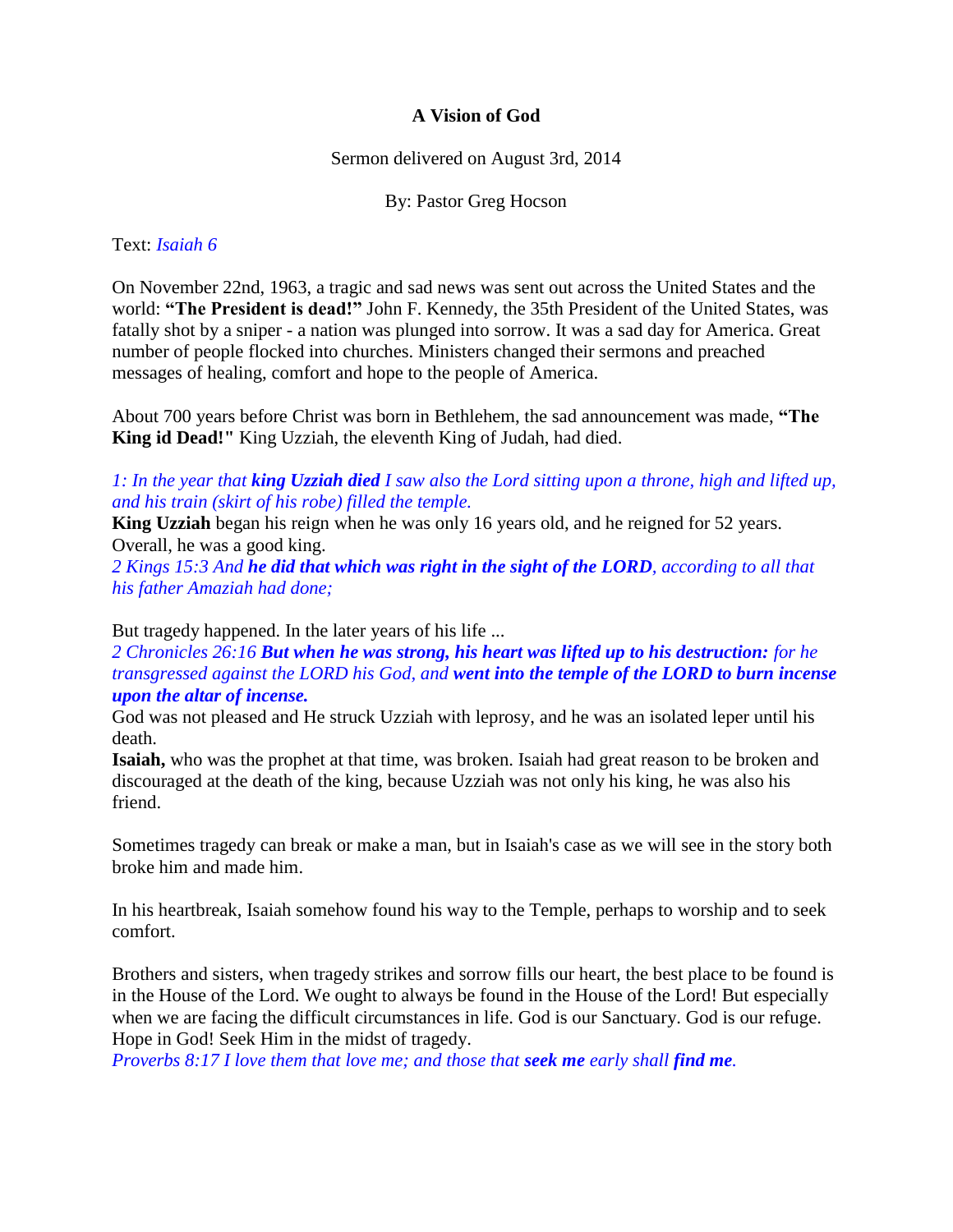# *Jeremiah 29:13 And ye shall seek me, and find me, when ye shall search for me with all your heart.*

Whether Isaiah went to the temple to worship or to seek comfort or not, we will never know, but this we know Isaiah was found in the right place when tragedy struck. And being found in the House of the Lord Isaiah saw something that forever changed his life.

What did Isaiah see when he went to the House of God?

## **I - Isaiah Saw The Lord**

## *1: In the year that king Uzziah died I saw also the Lord sitting upon a throne, high and lifted up, and his train (skirt of his robe) filled the temple.*

Sometimes it takes a crisis or a tragedy before we are able see the Lord, before we realize the reality of God. I believe Isaiah already knew the Lord before this experience but here we read he saw the Lord.

*John 1:18 No man hath seen God at any time; the only begotten Son, which is in the bosom of the Father, he hath declared him.*

# *1 John 4:12 No man hath seen God at any time. If we love one another, God dwelleth in us, and his love is perfected in us.*

But God has, on some few occasions, granted special and particular manifestations of Himself. One good example is when He manifested Himself to Moses at the burning bush and on the mount. In these cases there was a manifestation of Deity in some form, temporarily assumed, cognizable by the senses, and bringing the soul into close communion with the Eternal One himself.

Isaiah had a vision of God. God graciously manifested Himself.

## **Which Lord did Isaiah see?**

## **1. A Sovereign Lord**

*1: In the year that king Uzziah died I saw also the Lord sitting upon a throne, high and lifted up, and his train filled the temple.* 

## **King Uzziah may be dead but God is still alive!**

When Isaiah went up to the House of the Lord, he learned that the king was dead. But he had a revelation, God is alive! King Uzziah may be dead but the King of kings is still alive and sitting on a throne. God is still in charge. No one sits on the throne except God. Not any fallen sinful, weak man, not the devil but God sits on the throne.

Even in the midst of tragedy, crisis, trying times, chaos in the world and at home, we can be assured that the Lord is still on he throne. Hs is still in charge of all things and all creation.

## **2. An Exalted Lord**

*1: In the year that king Uzziah died I saw also the Lord sitting upon a throne, high and lifted up, and his train filled the temple.*  Great and Exalted

## **3. A Glorious Lord**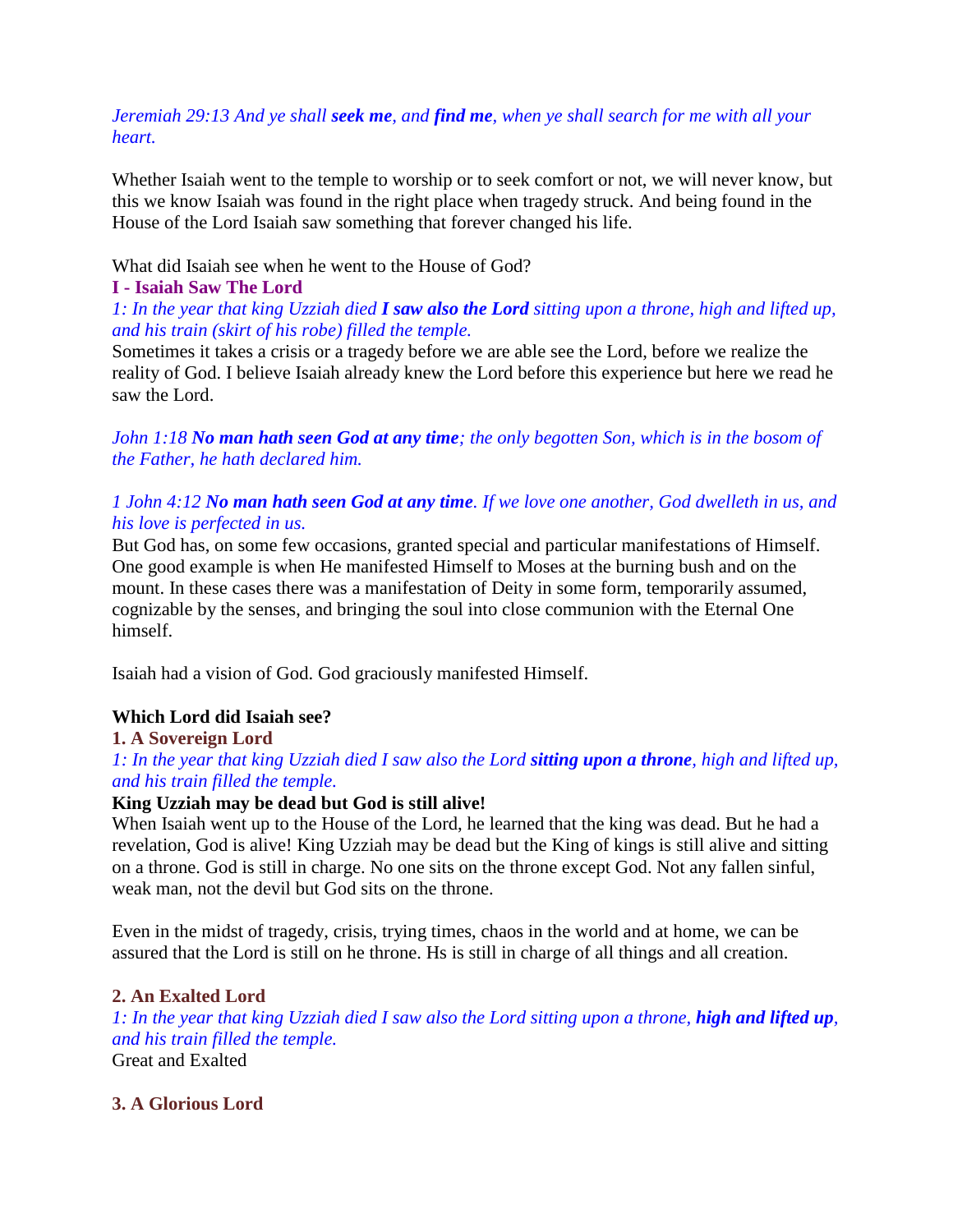# *1: In the year that king Uzziah died I saw also the Lord sitting upon a throne, high and lifted up, and his train filled the temple.*

The train signifies the skirt of a garment, or a robe. Kings of that time would wear robes with long trains - which is a emblem or symbol of dignity and majesty. Essentially, the same is said when a bride wears a dress with a long train today.

What Isaiah saw in his vision was the One sitting on the throne was wearing a robe with a large flowing train, so large it filled the temple.

A robe with long flowing train, implies the glory and the majesty of the One wearing it and His glory filled the temple.

## **4. A Holy Lord**

Observe the Seraphims before the presence of God

*2: Above it stood the seraphims: each one had six wings; with twain he covered his face, and with twain he covered his feet, and with twain he did fly.* 

It is a great mark of respect in the East to cover the feet, and to bow down the head in the presence of the king.

## *3: And one cried unto another, and said, Holy, holy, holy, is the LORD of hosts: the whole earth is full of his glory.*

These angelic beings were proclaiming His glorious nature and character to one another, in the presence of the LORD.

Their preoccupation was to cry, *Holy, holy, holy, is the LORD of hosts:*

They sing Holy, Holy, Holy not because its in their church program, were not forced to, they were not manipulated to saying it, but becasue they knew and they see the holiness of God. And they sing it with passion and delight.

## **Why do they have to repeat three times?**

Today if we want to give emphasis on something we highlight, we underline, we put arrows, etc. In Hebrew language, they repeat to give emphasis.

To say, *Holy, holy, holy is the LORD of hosts* is to declare His holiness in the highest possible degree.

### *1 Samuel 2:2 There is none holy as the LORD: for there is none beside thee: neither is there any rock like our God.*

There is no one holy like the LORD; there is no one besides you; there is no Rock like our God.

## **Holiness is essentially His glory...**

*1 John 1:5 This then is the message which we have heard of him, and declare unto you, that God is light, and in him is no darkness at all.*

## *3: And one cried unto another, and said, Holy, holy, holy, is the LORD of hosts: the whole earth is full of his glory.*

Not just the temple but the whole earth is full of His glory: The seraphim surrounding the throne of God could see this probably more clearly than Isaiah could. We are often blind to the obvious glory of God all around us.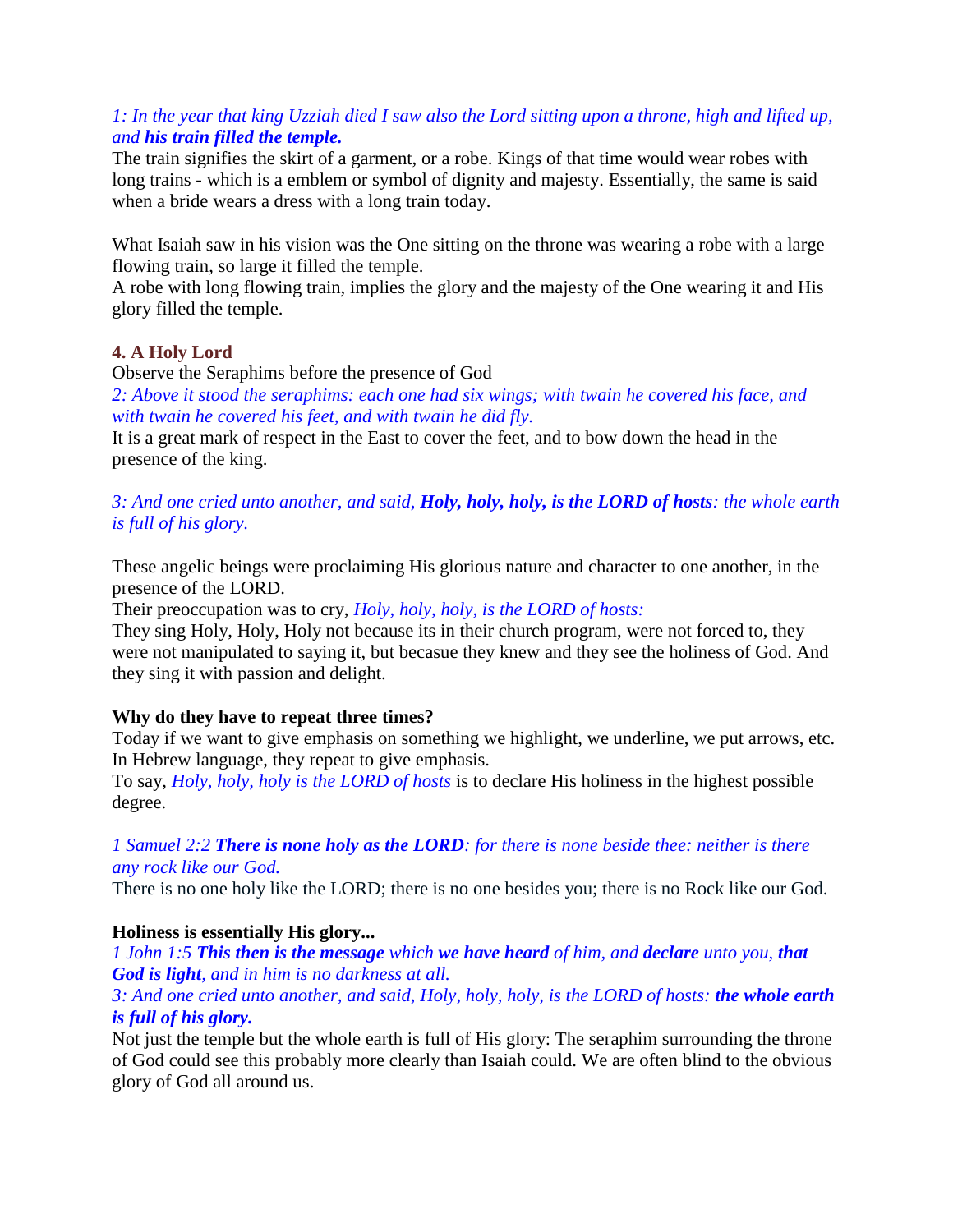Look all around you and you would see that the whole earth is full of His glory. Oh, may God open our eyes to see His glory. Oh Lord, show us they glory!

## *4: And the posts of the door moved at the voice of him that cried, and the house was filled with smoke.*

The doorpost holding the door which are not easy to shake, moved.

The angelic beings before the throne sang so powerfully, the door posts were shaken to its foundation! Shouldn't we sing with the same passion, the same heart, the same intensity? If the angels who have never experienced redemption could sing this way, how much more we who have been recipient of God's redemption. Do those angels have more to thank and praise God for than we do?

# *4: And the posts of the door moved at the voice of him that cried, and the house was filled with smoke.*

A smoke or cloud of glory often marks the presence of the LORD.

While all these were going on in the temple. Isaiah saw something else.

### **II - Isaiah Saw Himself**

*5: Then said I, Woe is me! for I am undone; because I am a man of unclean lips, and I dwell in the midst of a people of unclean lips: for mine eyes have seen the King, the LORD of hosts.* 

*undone -* ruined, what a wretched state I am

When Isaiah saw the LORD, he knew what kind of man he was. This vision (or actual experience) of the throne of God did not immediately make Isaiah feel good. The more clearly he saw the LORD, the more clearly he saw how bad his state was. Isaiah felt like he was coming apart. He is in trouble. He is a dead man.

Isaiah's deep sense of depravity is consistent with the experience of other godly men in the presence of the LORD.

### **Job**

*Job 42:5 I have heard of thee by the hearing of the ear: but now mine eye seeth thee. 6: Wherefore I abhor myself, and repent in dust and ashes.*

### **Ezekiel**

*Ezekiel 44:4 Then brought he me the way of the north gate before the house: and I looked, and, behold, the glory of the LORD filled the house of the LORD: and I fell upon my face.*

## **Daniel**

*Daniel 10:15 And when he had spoken such words unto me, I set my face toward the ground, and I became dumb. 16: And, behold, one like the similitude of the sons of men touched my lips: then I opened my mouth, and spake, and said unto him that stood before me, O my lord, by the vision my sorrows are turned upon me, and I have retained no strength. 17: For how can the servant of this my lord talk with this my lord? for as for me, straightway there remained no strength in me, neither is there breath left in me.*

**Peter**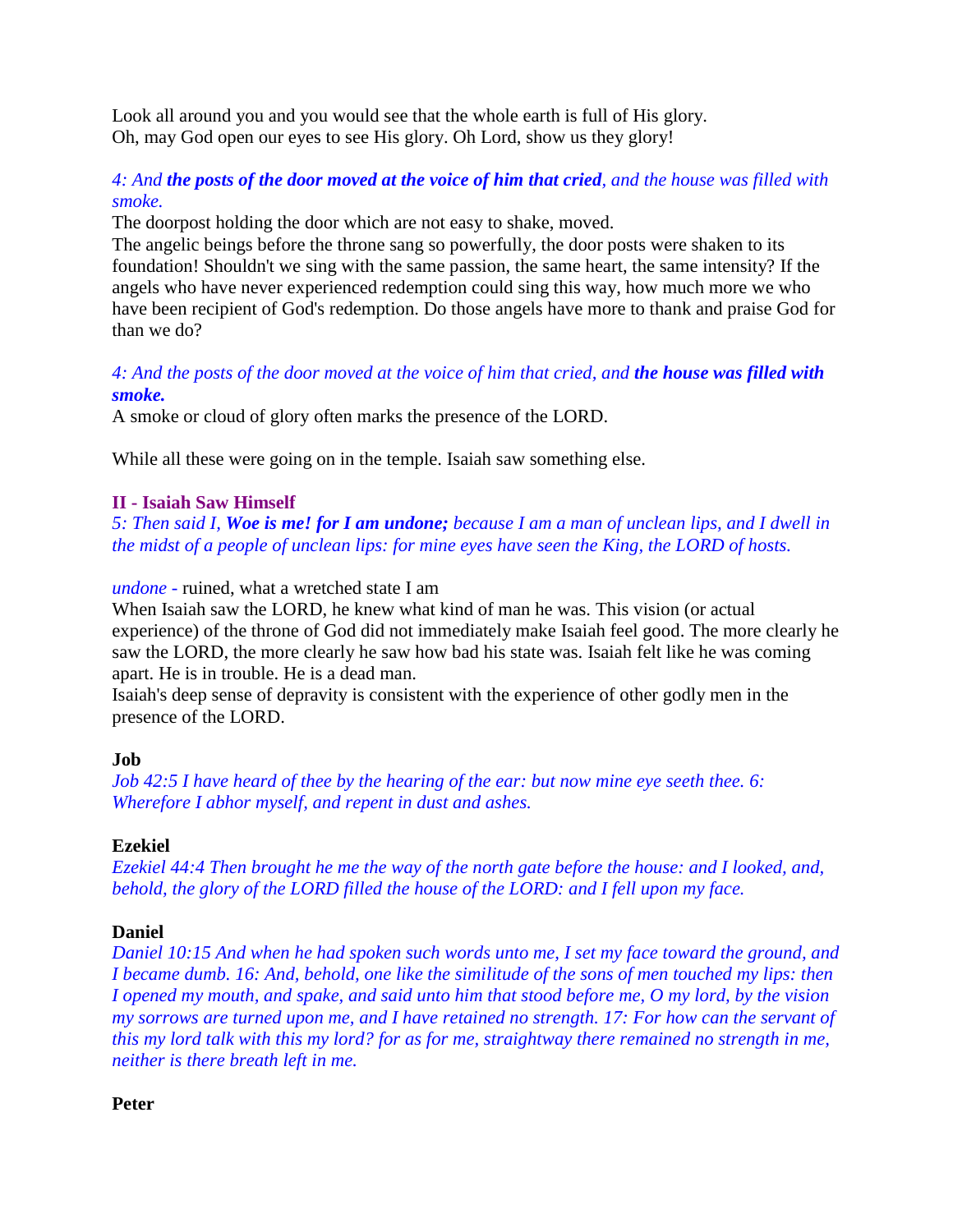*Luke 5:8 When Simon Peter saw it, he fell down at Jesus' knees, saying, Depart from me; for I am a sinful man, O Lord.*

#### **John**

*Revelation 1:17 And when I saw him, I fell at his feet as dead. And he laid his right hand upon me, saying unto me, Fear not; I am the first and the last:*

Remember these men were not heathen nor wicked men.

*Job 1:1 There was a man in the land of Uz, whose name was Job; and that man was perfect and upright, and one that feared God, and eschewed evil*.

After Isaiah had a vision of God he had an honest sense of his own sinfulness and unworthiness.

*5: Then said I, Woe is me! for I am undone; because I am a man of unclean lips, and I dwell in the midst of a people of unclean lips: for mine eyes have seen the King, the LORD of hosts.*  The first sin he saw is his sin of the tongue.

5: Then said I, Woe is me! for I am undone; because I am a man of unclean lips, and **I dwell in** *the midst of a people of unclean lips: for mine eyes have seen the King, the LORD of hosts.* 

#### Words tell a lot about a person.

*Luke 6:45 A good man out of the good treasure of his heart bringeth forth that which is good; and an evil man out of the evil treasure of his heart bringeth forth that which is evil: for of the abundance of the heart his mouth speaketh.*

I remember when I first got saved, one of the things God dealt with me is my language, my vocabulary.

Isaiah saw his sinfulness, and the sinfulness of his people, mainly in terms of sinful speech.

*5: Then said I, Woe is me! for I am undone; because I am a man of unclean lips, and I dwell in the midst of a people of unclean lips: for mine eyes have seen the King, the LORD of hosts.*  Isaiah was a righteous, godly man by all outward appearance. Yet when he saw the enthroned King, the Lord of hosts, he saw how sinful he was in comparison.

When Isaiah's righteous life lay against the background of God's perfection, it looked different. **The importance of seeing the Lord and seeing ourselves** - then we are ready for cleansing...

### **The cleansing of the prophet**

*6: Then flew one of the seraphims unto me, having a live coal in his hand, which he had taken with the tongs from off the altar: 7: And he laid it upon my mouth, and said, Lo, this hath touched thy lips; and thine iniquity is taken away, and thy sin purged.* 

*After seeing the Lord, seeing ourselves, cleansing then we are ready to see the need ...*

### **III - Isaiah Saw the Need**

*8: Also I heard the voice of the Lord, saying, Whom shall I send, and who will go for us? Then said I, Here am I; send me.*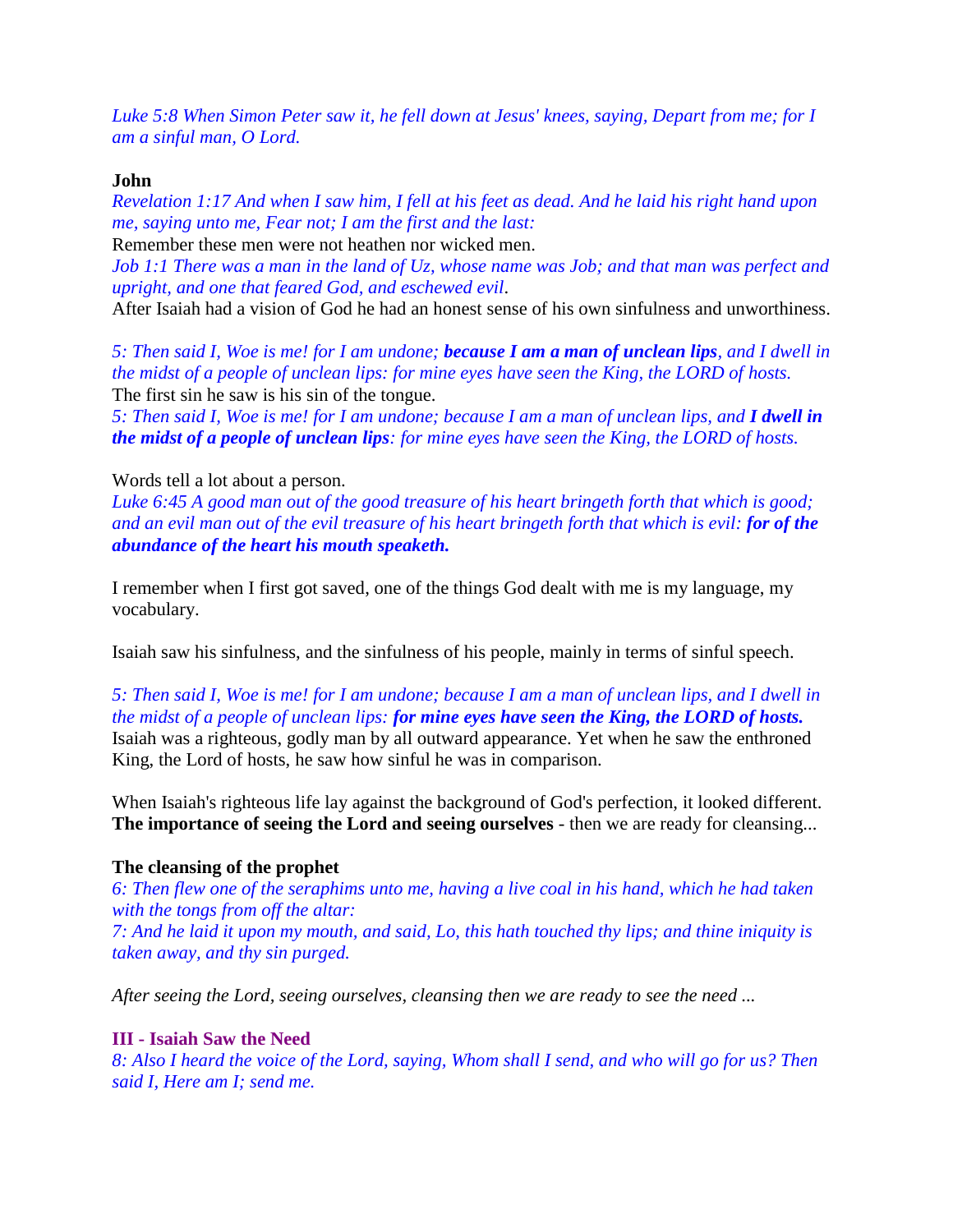Once Isaiah had met with the LORD, been convicted of his sin, and cleansed from its guilt, then he heard God.

**You cannot be near the Lord and not hear Him.** You cannot see the Lord without hearing His voice.

### **A divine invitation**

How strange it is that this God of majesty, sovereignty, and power asks for volunteers! He could easily create robots to do His work, or command angels to carry out His will. But God wants willing, surrendered servants. Have you been waiting for God to force you to serve Him? He looks for volunteers!

### **A difficult task**

*9: And he said, Go, and tell this people, Hear ye indeed, but understand not; and see ye indeed, but perceive not. 10: Make the heart of this people fat, and make their ears heavy, and shut their eyes; lest they see with their eyes, and hear with their ears, and understand with their heart, and convert, and be healed.* 

Go and tell these people, "Keep on hearing, but do not understand; keep on seeing but do not perceive." God told Isaiah to go and preach to a people who wouldn't respond, so that their guilt would be certain.

### **The Question**

### *11: Then said I, Lord, how long ...*

This is a logical question from anyone who is given such a difficult commission. *"I have to preach to those who won't hear, and their rejection of my message will ultimately seal their doom? How long will I have to serve in that kind of ministry?"*

### **The Answer**

*11: Then said I, Lord, how long? And he answered, Until the cities be wasted without inhabitant, and the houses without man, and the land be utterly desolate, 12: And the LORD have removed men far away, and there be a great forsaking in the midst of the land. 13: But yet in it shall be a tenth, and it shall return, and shall be eaten: as a teil tree, and as an oak, whose substance is in them, when they cast their leaves: so the holy seed shall be the substance thereof.*

Preach until destruction comes (Until the cities are laid waste and without inhabitant). Preach in hope of the restoration of a remnant (yet a tenth will be in it, and will return). **Even though Isaiah's ministry was difficult, it was not without hope.**

## **Closing thoughts**

### **1. Sometime loss is gain**

*It was when 'King Uzziah died' that the prophet 'saw the Lord sitting upon the throne.' If the Throne of Israel had not been empty, he would not have seen the throned God in the heavens. And so it is with all our losses, with all our sorrows, with all our disappointments, with all our pains; they have a mission to reveal to us the throned God. The possession of the things that are taken away from us, the joys which our sorrows smite into dust, have the same mission, and the highest purpose of every good, of every blessing, of every possession, of every gladness, of all love - the highest mission is to lead us to Him.*